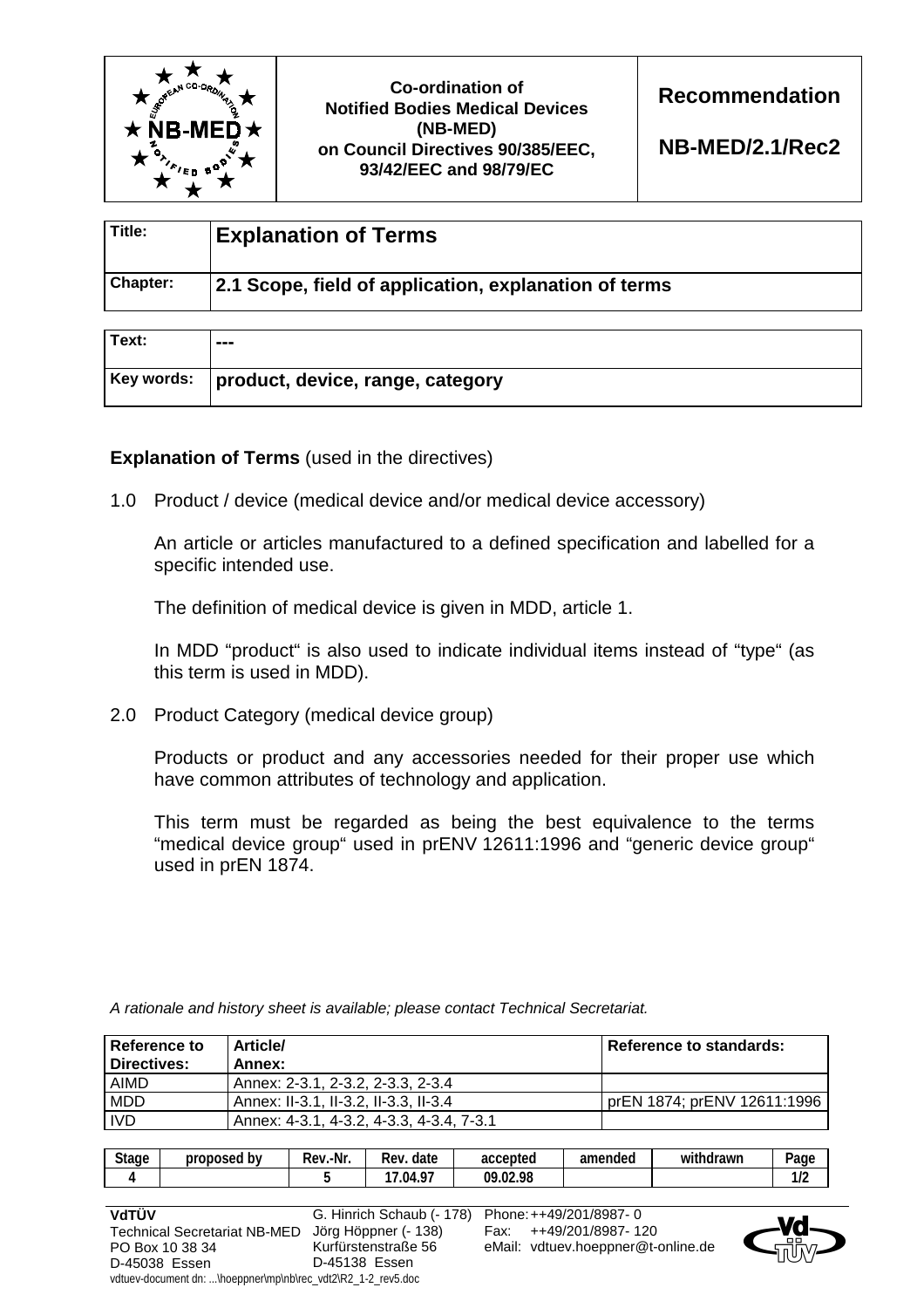

3.0 Product Range

 Different products or product categories, marketed by the same manufacturer under the directives.

This term is not equivalent with the term "device category" used in prEN 1874.

The term "product range" is not used in prEN 1874.

- Note 1: The term "product family" is sometimes used to describe products (above) which may differ in visible dimensions and/or have a number of intended end uses created by parameters set during manufacture. This term is not used in any of the directives.
- Note 2: In MDD, the term "product" is used equivalent with the term "device".
- See also: draft standard prEN 1874 on nomenclature, especially note 1 on page 7 and prENV 12611:1996 Medical informatics - Catagorical structure of systems of concepts - Medical Devices.

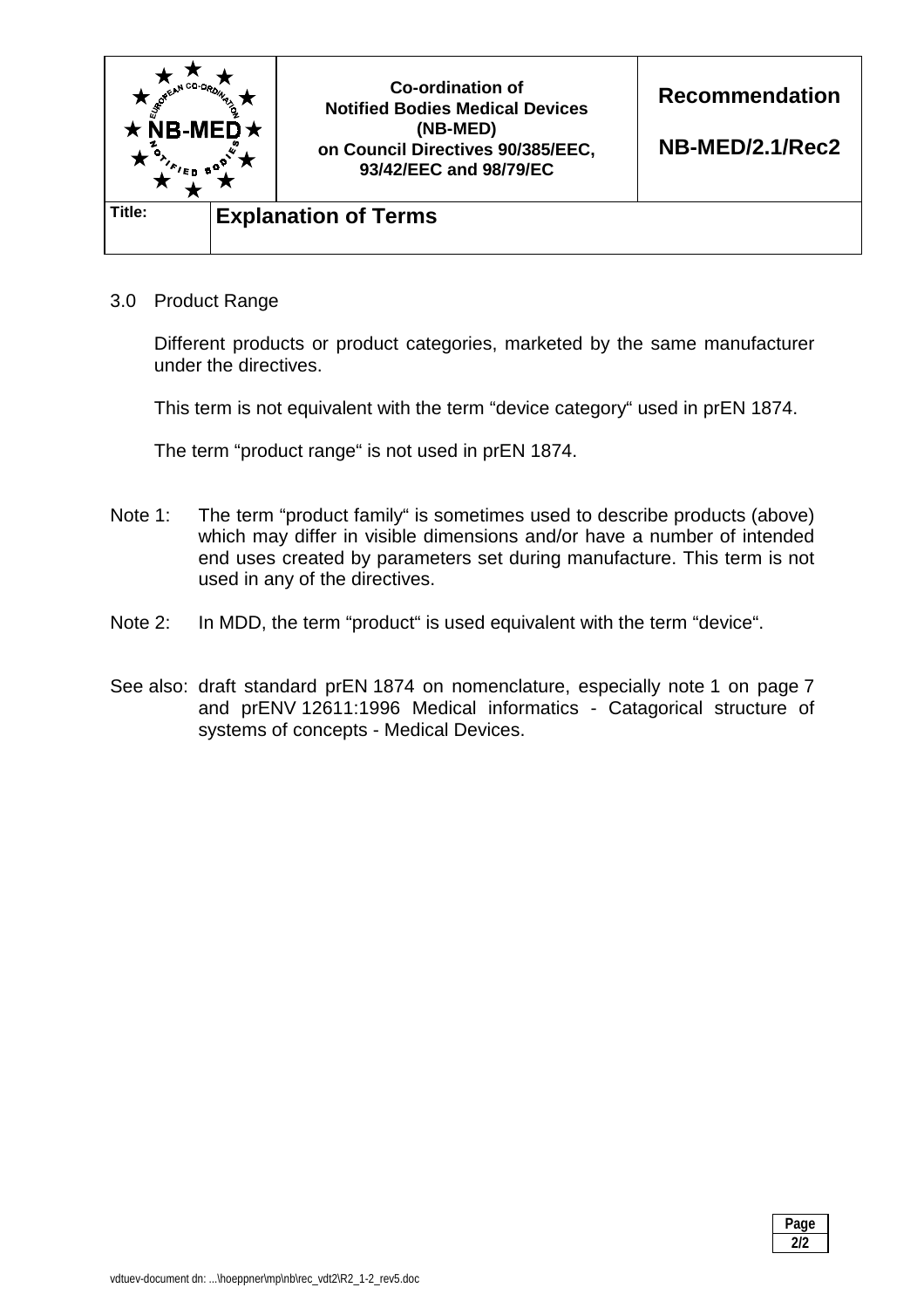

## **Rationale**

This document is developed in order to explain terms used in the medical device directives.

## **History**

- **Rev 3:** Meeting of NBR Group, Brussels, June 21 Changes agreed: Add: "prEN Nomenclature" instead of "draft standard on nomenclature" Add: stage 1 - change to stage 2 via mail ballot New revision no: 3
- **Rev 4:** Meeting of NBR Group, Brussels, Sept. 4, 1996: Confirmed to be at Stage: 2

## Notified Body Meeting, Brussels, Sept. 24 & 25. 1996:

 The Notified Bodies expressed the need of this paper until the time the nomenclature system is ready even if the aim is different (one is conformity assessment and the other is exchange of data). It was decided **to give back this document to the task force** and to bring it in line and make the connections with the definitions of the nomenclature system.

Meeting of NBR Group, Brussels, Nov. 7, 1996:

 VD will revise wording by harmonizing it with prEN nomenclature including 2.0 product family: delete: "end"

3.0 product category: add: attributes of technologies **of application**

Meeting of NBR Group, Cologne, Jan. 20 & 21. 1997:

 It was decided to concentrate on the terms used in the directives. i.e. product/device, product category an product range. The term "product family" is not used in the directives and was moved to a note. The text was revised in light of the written comments received. All the comments were regarded to have been properly addressed. NBRG agreed to send the revised document, with its "Rationale and history" sheet to all the member of NBM Plenary for commenting before presenting it for approval.

New revision no: 4

## **Rev 5:** Meeting of NBR Group, Essen, April 03. & 04. 1997:

 A proposal from EUCOMED with regard to the standards prENV 12611:1996 and prEN 1874 was tabled. It was decided to include this changes.

 It was decided to change the title to "Explanation of Terms" and to do some minor additions. NBRG agreed to send the revised document, with its "Rationale

| -Nr.<br>Rev. | date<br>Rev | accepted | amended | $\cdots$<br>hdrawn<br>with |
|--------------|-------------|----------|---------|----------------------------|
|              | 06.05.98    |          |         |                            |